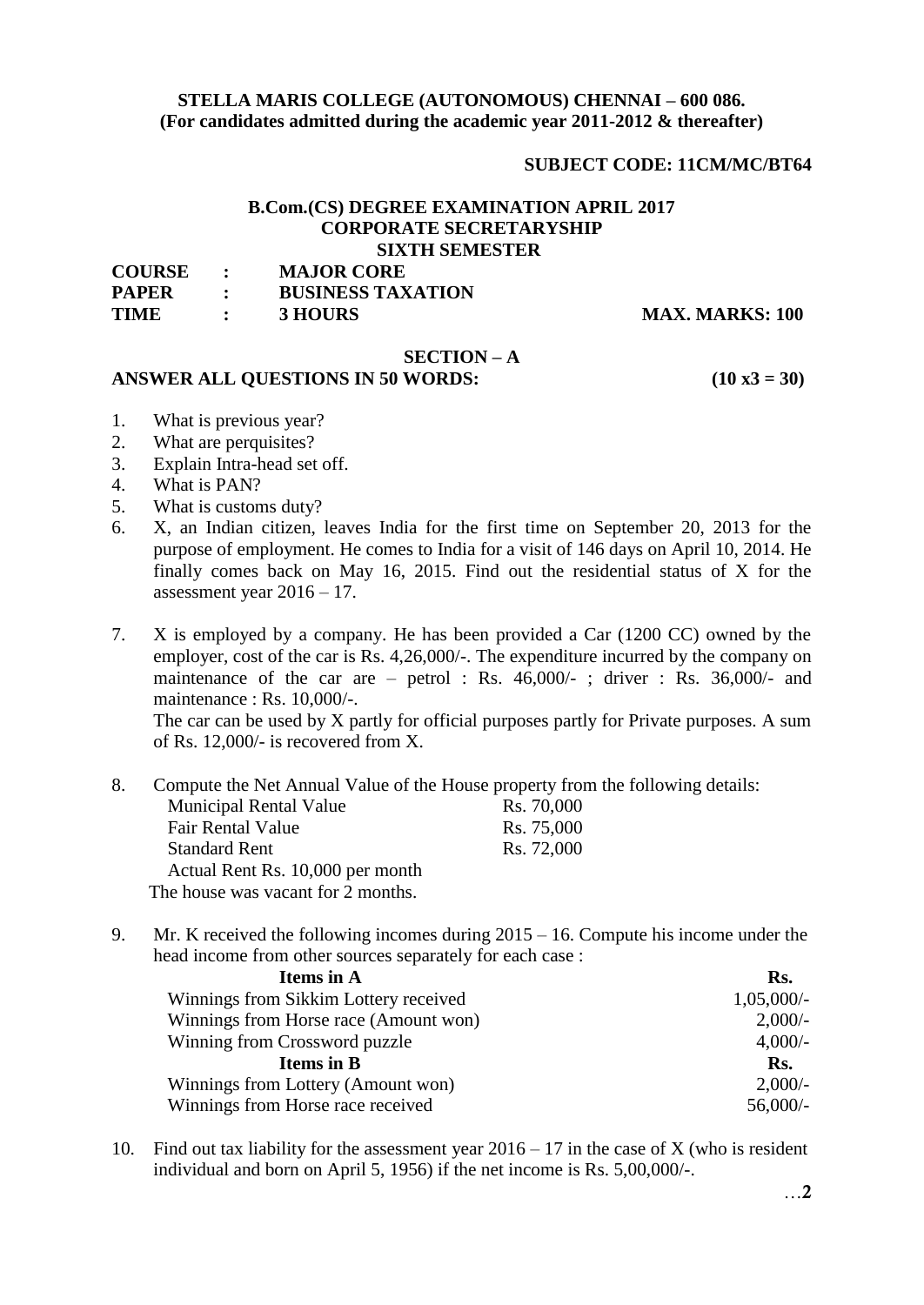Rs.

#### **SECTION – B**

# **ANSWER ANY FIVE QUESTIONS: (5 x 8 = 40)**

- 11. How will you ascertain residential status of an individual assessee?
- 12. What are excluded from Capital assets?
- 13. What are the exemptions under Central Excise Act of 1944?
- 14. X, a resident of Ajmer, receives Rs. 1,92,000/- per annum as basic salary during the previous year  $2015 - 16$ . In addition, he gets Rs. 19,200/- per annum as dearness allowance forming part of basic salary for computation of all retirement benefits, 7 percent commission on sales made by him (sale made by X during the relevant previous year is Rs. 86,000/-) and Rs. 24,000/- per annum as house rent allowance. He, however, pays Rs. 21,500/- per annum as house rent. Determine the quantum of house rent allowance exempt from tax.
- 15. Mr. X gives you the following particulars from his accounts for the year ending 31.3.16. Following items have been debited to profit and loss account.

|                                                  | KS.           |
|--------------------------------------------------|---------------|
| Net profit as per $P \& L A/c$ .<br>(i)          | $3,00,000/$ - |
| (ii) Contribution to unrecognized provident fund | $20,000/$ -   |
| (iii) Provision for Income tax and wealth tax    | $10,000/-$    |
| (iv) Advertisement                               | $10,000/-$    |
| (v) Provision for excise duty                    | $5,000/-$     |
| (vi) Interest on late payment of sales tax       | $1,000/-$     |
| <b>Office Expenses</b>                           | $3,000/-$     |
|                                                  |               |

Compute his business income.

- 16. X purchases a house property for Rs. 26,000/- on May 10, 1962. He gets the first floor of the house constructed in 1967 – 68 by spending Rs. 40,000/-. He dies on September 12, 1978. The property is transferred to Mrs. X by his will. Mrs. X spend Rs. 30,000/ and Rs. 26,700/- during  $1979 - 80$  and  $1985 - 86$  respectively for alteration / reconstruction of the property. Mrs. X sells the house property for Rs. 21,50,000 on March 15, 2016 (brokerage paid by Mrs. X is Rs. 11,500). The fair market value of the house on April 1, 1981 is Rs. 1,60,000. CII for  $1981 - 82 = 100$ , for  $85 - 86 = 133$  and for  $2015 - 16 = 1081$ . Find out the Capital gain chargeable to tax for the assessment year 2016 – 2017.
- 17. For the assessment year  $2016 17$  / (previous year  $2015 16$ ), X is employed in India and receives Rs. 6,00,000/- as Salary. His income from other sources includes. Dividend received in London on June 3, 2015 : Rs. 1,00,000/- from a Foreign company; Share of profit received in London on December 15, 2015 from a business situated in Srilanka but controlled from India : Rs. 2,00,000/-; remittance from London on January 15, 2016 out of past untaxed profit of 2014 – 15 earned and received there : Rs. 3,00,000/- and interest earned and received in India on May 11, 2016 : Rs. 1,92,000/-. Find out his gross total income if he is (a) resident and ordinarily resident, (b) resident but not ordinarily resident, and (c) non-resident for the assessment year 2016 – 2017.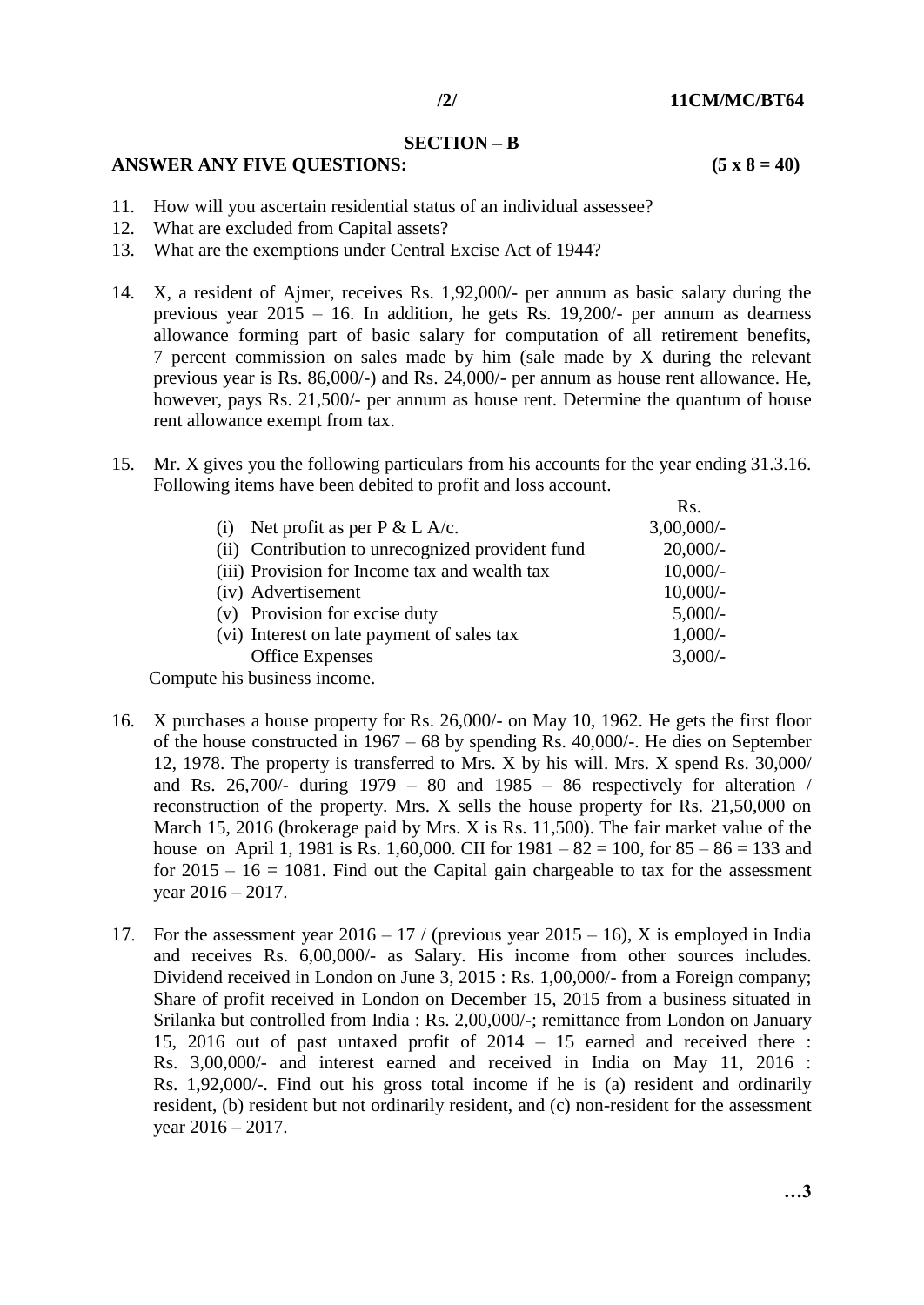#### **SECTION – C**

# **ANSWER ANY TWO QUESTIONS: (2 x 15 = 30)**

- 18. Mr. Visvanathan is employed at Mumbai. His particulars of income for the A.Y  $2016 - 17$  are as follows :
	- i) Basic salary Rs. 8,000/- p.m.
	- ii) D.A. Rs. 2,000/- p.m. 40% is computed for retirement benefits.
	- iii) Bonus Rs. 8,000/- p.a.
	- iv) Commission Rs. 4,500/- p.a.
	- v) Entertainment Allowance Rs. 500/- p.m.
	- vi) FRV of the free house provided by the employer Rs. 40,000/- p.a. value of furniture provided Rs. 20,000/-.

Find out the income from salary of Mr. Visvanathan.

19. X (age : 26 years), a leading tax consultant, who maintains books of account on cash basis furnishes the following particulars of income and expenditure for the assessment year  $2016 - 17$  :

Receipt and Payment Account for the year ending March 31, 2016.

|                                         | Rs.       |                                     | Rs.       |
|-----------------------------------------|-----------|-------------------------------------|-----------|
| Balance brought down                    | 12,400    | Purchase of a typewriter            | 6,000     |
| Fees from clients :                     |           | Car expenses                        | 18,000    |
| of $2015 - 16$                          | 7,30,500  | Office expenses                     | 40,000    |
| of $2014 - 15$                          | 1,11,500  | Salary to staff:                    |           |
| of $2016 - 17$                          | 1,13,000  | of $2015 - 16$                      | 32,000    |
| Presents from clients                   | 24,000    | of $2016 - 17$                      | 11,000    |
| Interest – free loan from a             |           | Expenses in respect of              |           |
| client for purchase of a Car $2,38,000$ |           | let out property [municipal]        |           |
| Winnings from lottery                   | 46,000    | $\text{tax} : \text{Rs. } 2,000/4;$ |           |
| Interest from UTI (received             |           | repairs : Rs. $1,000/-$             |           |
| on September $11, 2015$                 | 12,000    | insurance : Rs. $3,000/-$ ]         | 6,000     |
| Rent of a let out property              | 60,000    | Car purchased on                    |           |
| Share of income from a firm             | 15,000    | December 10, 2015                   | 2,40,000  |
|                                         |           | Repairs of office                   | 12,000    |
|                                         |           | Interest on loan                    | 10,000    |
|                                         |           | Income-tax payment                  | 2,000     |
|                                         |           | Life insurance premium              | 2,08,000  |
|                                         |           | Balance credit down                 | 7,77,400  |
|                                         | 13,62,400 |                                     | 13,62,400 |

Car is partly used for official purposes (40%) and partly for private purposes (60%). Compute his income from profession.

20. X an individual, submits the following information relevant for the assessment year  $2016 - 2017$ .